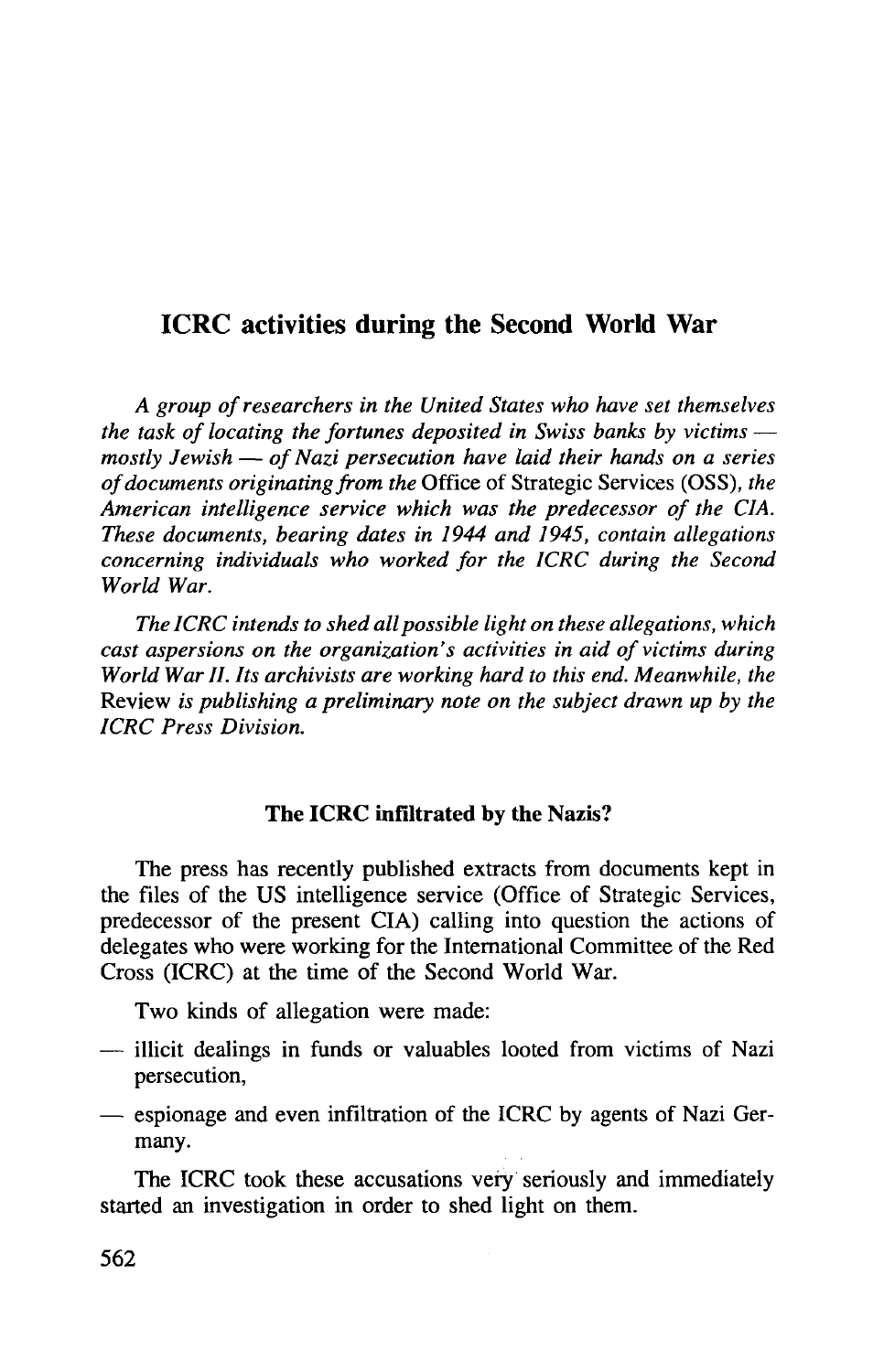Although there has not yet been time to study all the available documentation, the following details can already be given:

#### **I. Illicit dealings in looted funds or valuables**

The US documents and research in the ICRC archives have shown that a former ICRC delegate named Giuseppe Beretta was implicated by the Turkish police in a case of illicit dealings.

Giuseppe Beretta, who entered the service of the ICRC on 10 February 1943, was first of all based in Izmir (Turkey). He was in charge of organizing food supplies for people in the Greek Aegean Islands, who were then suffering from a terrible famine. In August 1943, he was transferred to Istanbul, where his task was to forward relief to Italian prisoners of war in India. In January 1945, he was placed under investigation by the Turkish police, on suspicion *«of having acted against the provisions of the law on the protection of Turkish currency and of having imported certain goods without declaring them to customs»* (letter of 12 March 1945 from the Turkish Embassy in Bern to the ICRC). After the investigation, he was obliged to hand over to the police 710 gold coins deposited in a strongbox rented in his name at the *Deutsche Orient Bank* in Istanbul. He was then immediately recalled to Geneva, where he arrived on 12 February 1945. On the following day he tendered his resignation, which was accepted forthwith. At the explanatory meeting held a day later (14 February), Beretta declared that the 710 gold coins had been given to him by a Hungarian journalist named Willy Goetz-Wilmos, residing in Istanbul. According to a report filed by a US intelligence agent, Goetz-Wilmos was in fact a German working for the Gestapo. Beretta denied all the other charges levelled against him, and at the present stage of our research there is no proof that he did indeed misuse the ICRC mail to transfer funds or valuables to Switzerland, although this cannot be absolutely ruled out.

In a note dated 23 March 1945, Colonel Brigadier Roger Masson, head of the Swiss Army Intelligence Service, intervened on behalf of Giuseppe Beretta, requesting the ICRC to treat the case with *«benevolent understanding».* This will perhaps suggest that Beretta might have had some connection with the Swiss Army Intelligence Service, but we have as yet been unable to find any proof of this.

To the best of our knowledge, Beretta was neither charged nor convicted in Switzerland or in Turkey in connection with these extremely regrettable events. However, several employees of the *Deutsche*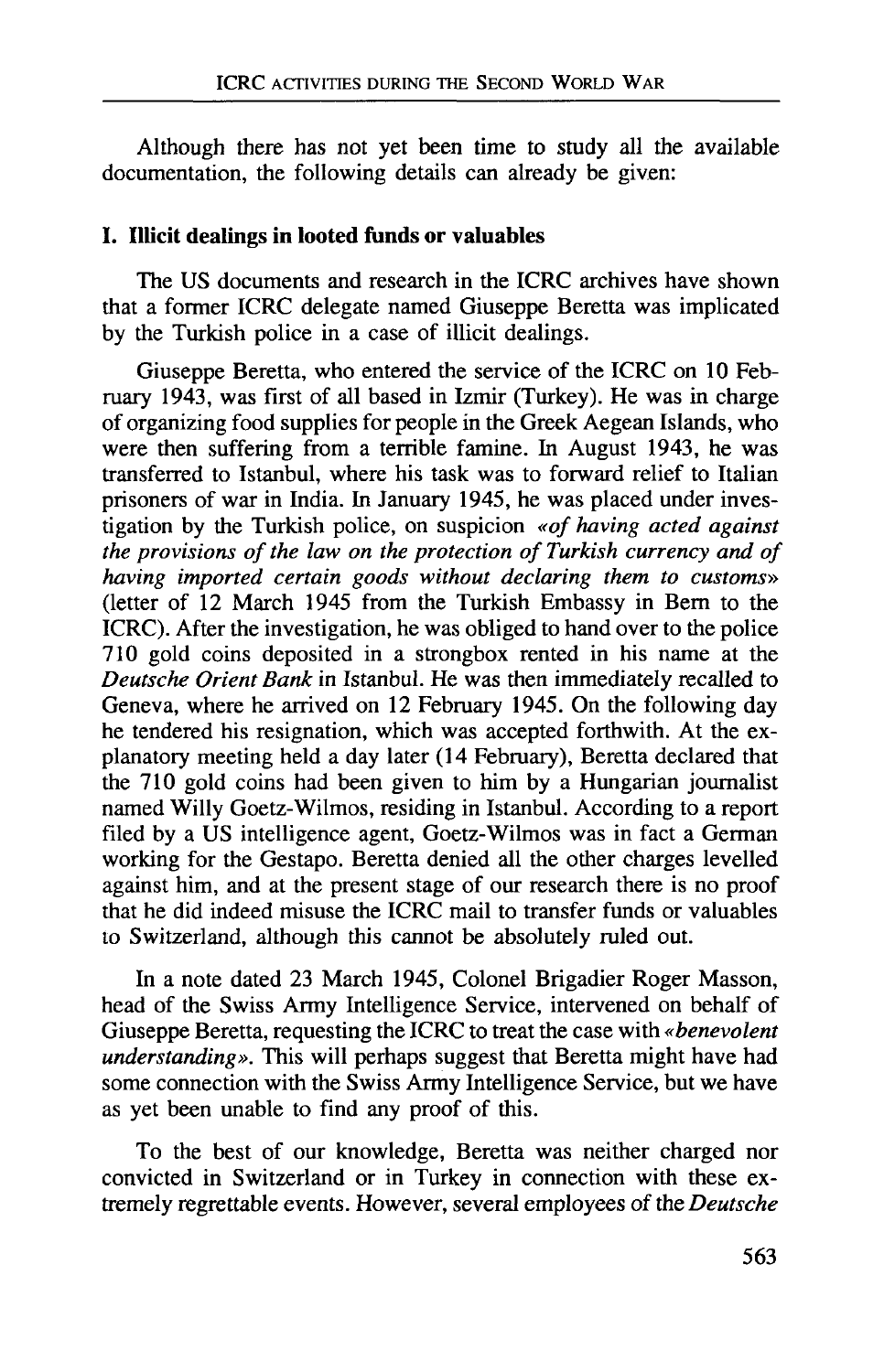*Orient Bank* were arrested, and Beretta's name was mentioned during their trials.

#### **II. Charges of espionage**

Other recently published US documents call into question the actions of ICRC delegates based in North Africa, and also in Naples and **Marseilles** 

The central figure in this set of charges is one Jean-Robert or Jean-Roger Pagan (the first name differs from one document to another), who worked for the ICRC from March 1941 to March 1942. At that time, he was employed in the colonial service of the Central Agency for Prisoners of War in Geneva, which dealt with the correspondence of prisoners from the French colonies. Pagan left the ICRC of his own accord in March 1942 and settled in North Africa, where he had occasional contacts with several ICRC delegates and more frequent contacts with one of them, Georges-Charles Graz, Director of the Agency, who carried out a mission in Algeria from April to October 1943 and was a former schoolmate of his.

Pagan was arrested on charges of espionage in October 1943, was subsequently convicted and was executed by firing squad in December 1944. During his interrogation, he gave the names of the delegates with whom he had been in contact, including that of Georges Graz, who was held for questioning for four days by the French police before being released and allowed to return to Switzerland.

We are not aware of any other delegates having been questioned in connection with this affair, but the possibility cannot be ruled out, as our research is as yet incomplete.

In any event, these recently published documents give rise to the following comments:

(a) Of some 50 people whose names are mentioned in the documents, 21 of whom are said to be representatives of the «International Red Cross», only 16 were permanent or temporary staff members of the ICRC. The other individuals mentioned — indeed those against whom the most serious allegations have been made — did not work for the ICRC.

(b) The author of the memorandum of 4 February 1944 confuses Dr Paul Burkhard, a physician who was an ICRC delegate in Naples, with Professor Carl J. Burckhardt, a well known historian and diplomat,

564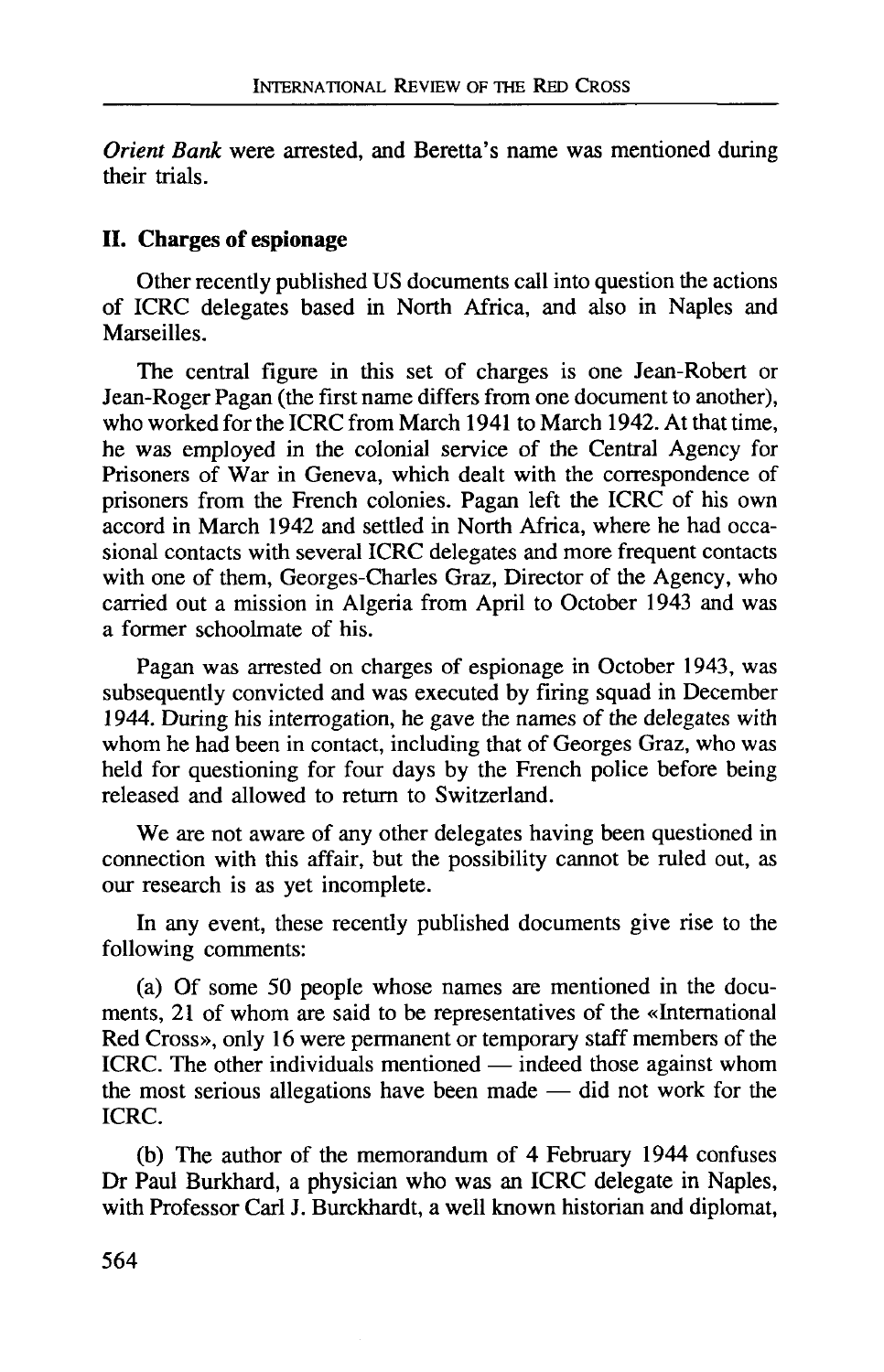former League of Nations High Commissioner in Danzig, a member of the ICRC and Chairman of the Joint Relief Commission of the International Red Cross. It is undoubtedly this confusion that has led the author of the memorandum to conclude that the «International Red Cross» had been infiltrated up to the level of its governing bodies, but it also demonstrates his meagre knowledge of the ICRC.

(c) The author of the memorandum accuses ICRC delegates, especially Dr Paul Burkhard, the delegate in Naples, of having passed on information about the vessel *S.S. Canada: «Late in December, the IRC headquarters in Geneva cabled IRC in Algiers details of an elaborate communication system for the Red Cross between North Africa and Southern Italy. A Dr Burkhard was designated as correspondent, and later as co-delegate of IRC for Southern Italy. Kuhne was told to get in touch with him. They were to work in prisoners' camps in Southern Italy. All of this would seem to be legitimate Red Cross activity. In addition, however, the cables set forth plans for an elaborate system of communications and the details for the use of a ship, the S.S. Canada, in terms scarcely necessary, it would appear, for ordinary or even extraordinary, Red Cross use. Inasmuch as Kuhne is already suspect, because of his associates, one inevitably questions the innocence of the plans. Since the date of the first cables, others of a similar sort, further elaborating the details, have passed.»* «Enemy agents and the International Red Cross» (Memorandum of 4 February 1944, no author named, page 3).

The truth of the matter is that, in a letter dated 24 December 1943, the French Committee of National Liberation in Algiers requested the ICRC to notify the government of the Reich and the Italian Command of the commissioning of the hospital ship *Canada,* and communicated all the characteristics of the ship in accordance with the provisions of Hague Convention No. X of 18 October 1907. The French government subsequently asked the ICRC to send further notification about the ship on 25 November 1944.

(d) Similarly, the author of the report of 21 February 1944 accuses the delegate René Dechevrens, based in Tunis, of having communicated by telegram the names and addresses of two representatives («trustees») of German prisoners of war, namely Chief Corporal Fritz Winkelmann and Chief Corporal Karl Klingemann; the document further adds:

*«The information regarding the fact that a German prisoner of war is a trustee in a prison camp seems to be of no possible use for the Red Cross, but distinctly of interest to the German Army.»* (Report of 21 February 1944, page 6).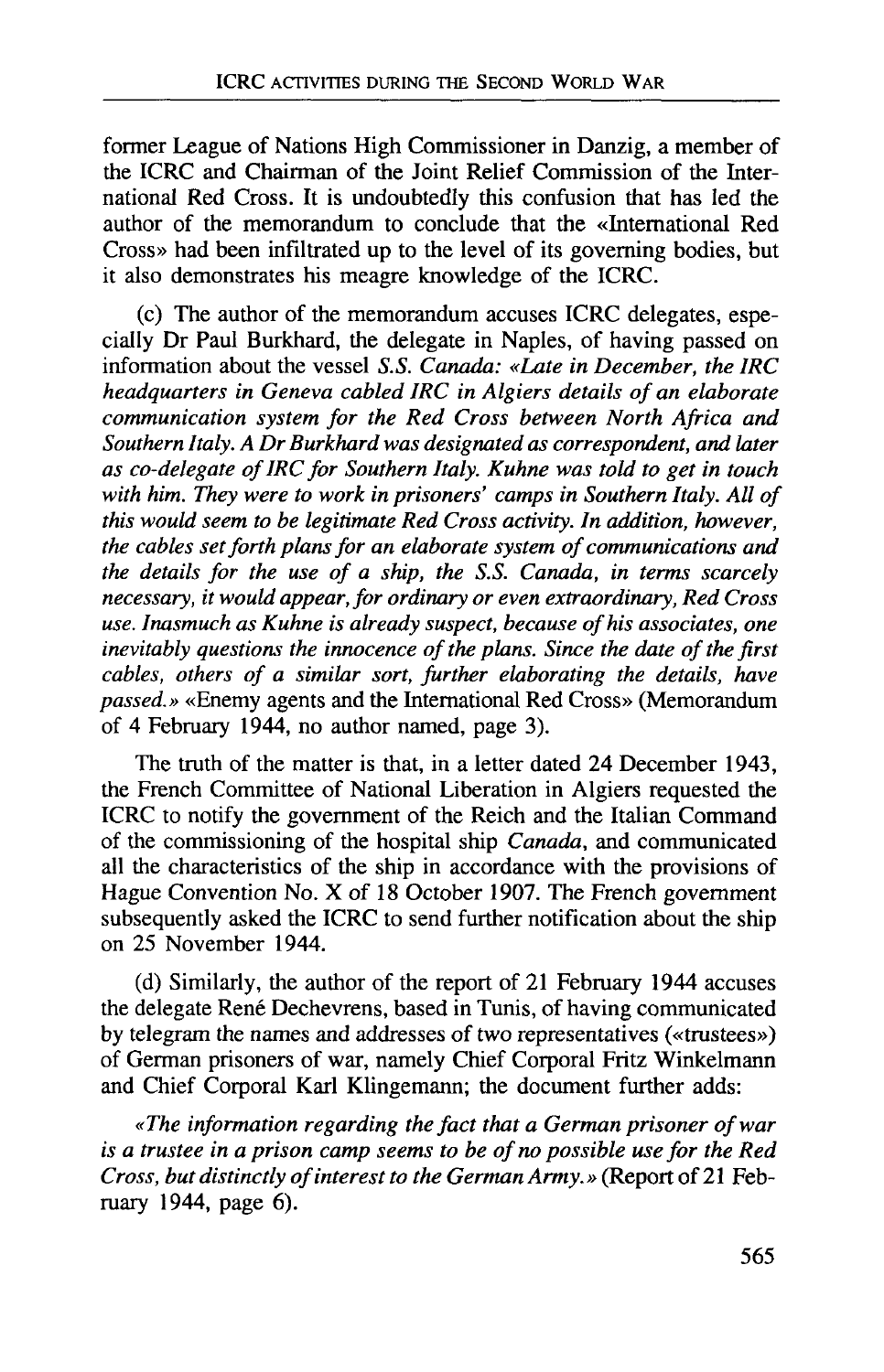A check has shown that Corporals Winkelmann and Klingemann acted as representatives of German prisoners of war within the meaning of Article 43 of the Geneva Convention of 27 July 1929. It was the normal practice of the ICRC to mention the names of prisoners' representatives in its reports, since this information was in no way confidential.

Moreover, throughout the war the ICRC communicated to their States of origin and to their families the names, addresses and other particulars of millions of prisoners of war, not only German and Italian, but also Polish, French, Belgian, Dutch, Norwegian, Yugoslav, Greek, British, American, etc. By 1944, one had to be exceptionally ill-informed to be unaware of this.

(e) The other allegations concerning ICRC delegates are largely based on rumour. Certain delegates are declared to be suspect for the sole reason of having shared rooms with US officers at the Hotel Aletti in Algiers — a circumstance easily explained by the shortage of hotel rooms in a city suddenly promoted to the status of capital of Free France and headquarters of the Allied forces operating in the western Mediterranean.

In addition, with regard to some delegates, the documents merely mention that they should be placed under surveillance — and there is nothing surprising about this. It is indeed quite legitimate for a State at war to keep a watch on delegates who travel widely within the country and abroad, who have access to camps for enemy prisoners whom they are permitted to interview without witnesses and whose language they may be able to speak, who also have contacts with military authorities, who often have occasion to meet representatives of the enemy on cease-fire lines or in neutral countries, and so forth.

(f) We have no evidence that any highly-placed US authorities have attached to these reports the importance that certain organs of the press are seeking to ascribe to them today. In any case, neither the US nor the French government has shown any lack of trust in the ICRC.

## **III. General remarks**

**1**. To sum up and at the present stage of our investigation, it would seem that the first case has all the hallmarks of a sordid affair. The ICRC severed relations with its delegate as soon as it learned of the facts and its attempts to clear up the matter were unsuccessful.